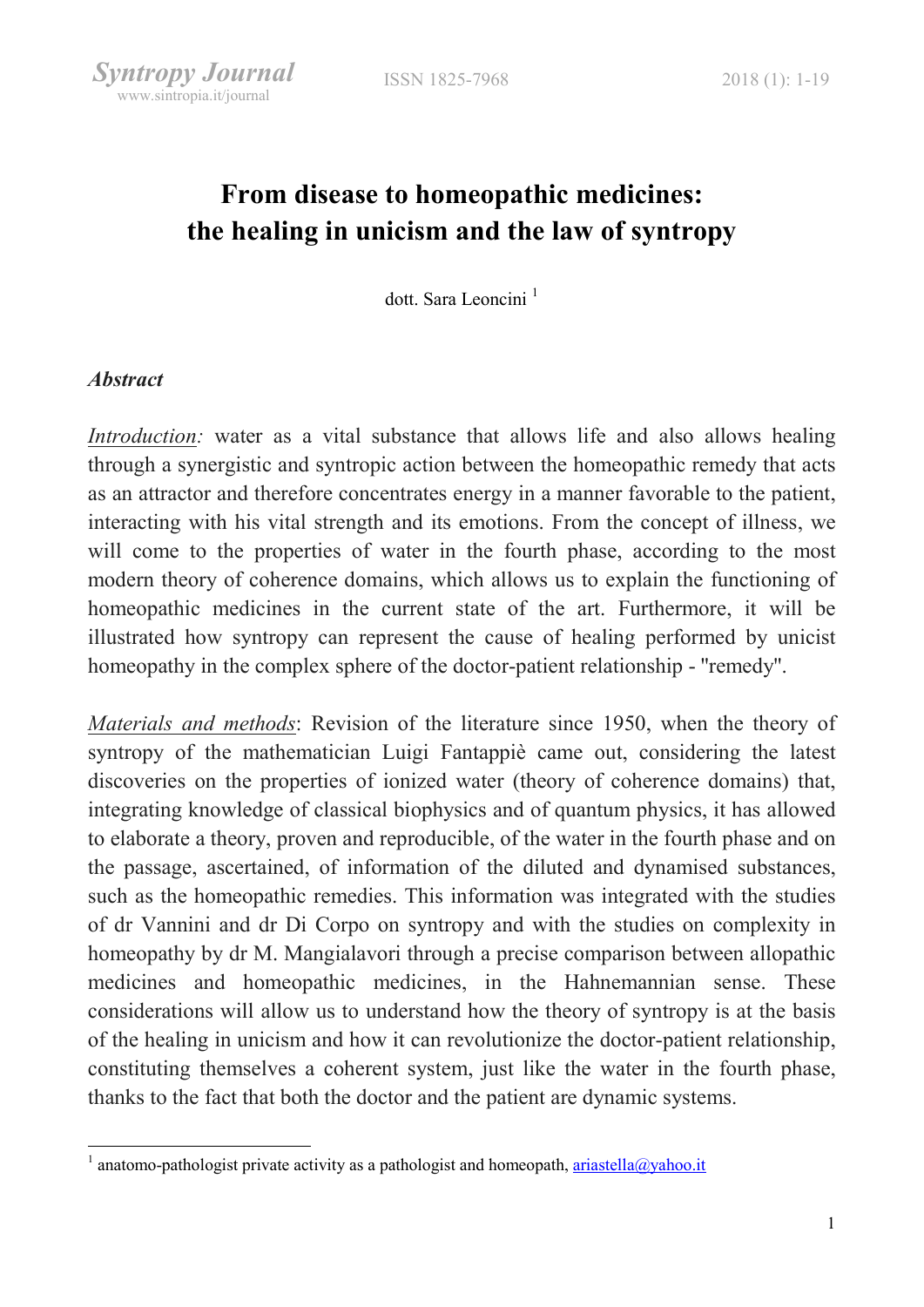Results: The review work and the research carried out for this work have allowed us to understand more about the functioning of homeopathic medicines, which is not a placebo, but a verum, just like allopathic medicines, but unlike the latter , due to their intrinsic properties, to therapeutic dosages, without side effects and suppressive effects. Thanks to the studies on syntropy of Di Corpo and Vannini we can demonstrate that there is a fourth dimension, i.e. retrocausality, which mainly acts on the parasympathetic nervous system and emotions, citing Vithoulskas that also occurs in the water in the fourth phase with the remedy. In this liquid, in fact, at a given temperature and at a given frequency, a negative energy (less than zero) is created, formed by a current of only electrons, within the coherence domain of the water itself, which through the gap energy is transformed into information and allows the action of the remedy. This discovery is epochal, because it allows therapeutic actions which were unthinkable even just a few decades ago and above all allows to select the therapeutic action to be performed, choosing the appropriate remedy. Therefore considering the patient's illness as the effect and not as the cause of his health problems and considering instead healing as the cause of the therapeutic action to be performed it is possible to create a coherent system between doctor and patient acting on a syntropic level.

Conclusion: The existence of a fourth temporal dimension, retrocausality, is now established by various studies in different parts of the world. This dimension is active on the system of emotions and on the autonomous system and, opportunely used and interpreted, allows to reach, if not healing, a state of integrated health and more aware by the patient, in the complex sphere of the doctor-patient relationship, remedy. This balance between syntropy and entropy is the basis for the functioning of homeopathic medicines in uniqueness, thanks to the recent theory of coherence domains, water in the fourth phase and its properties.

Key words: Unit remedies, water syntropy, healing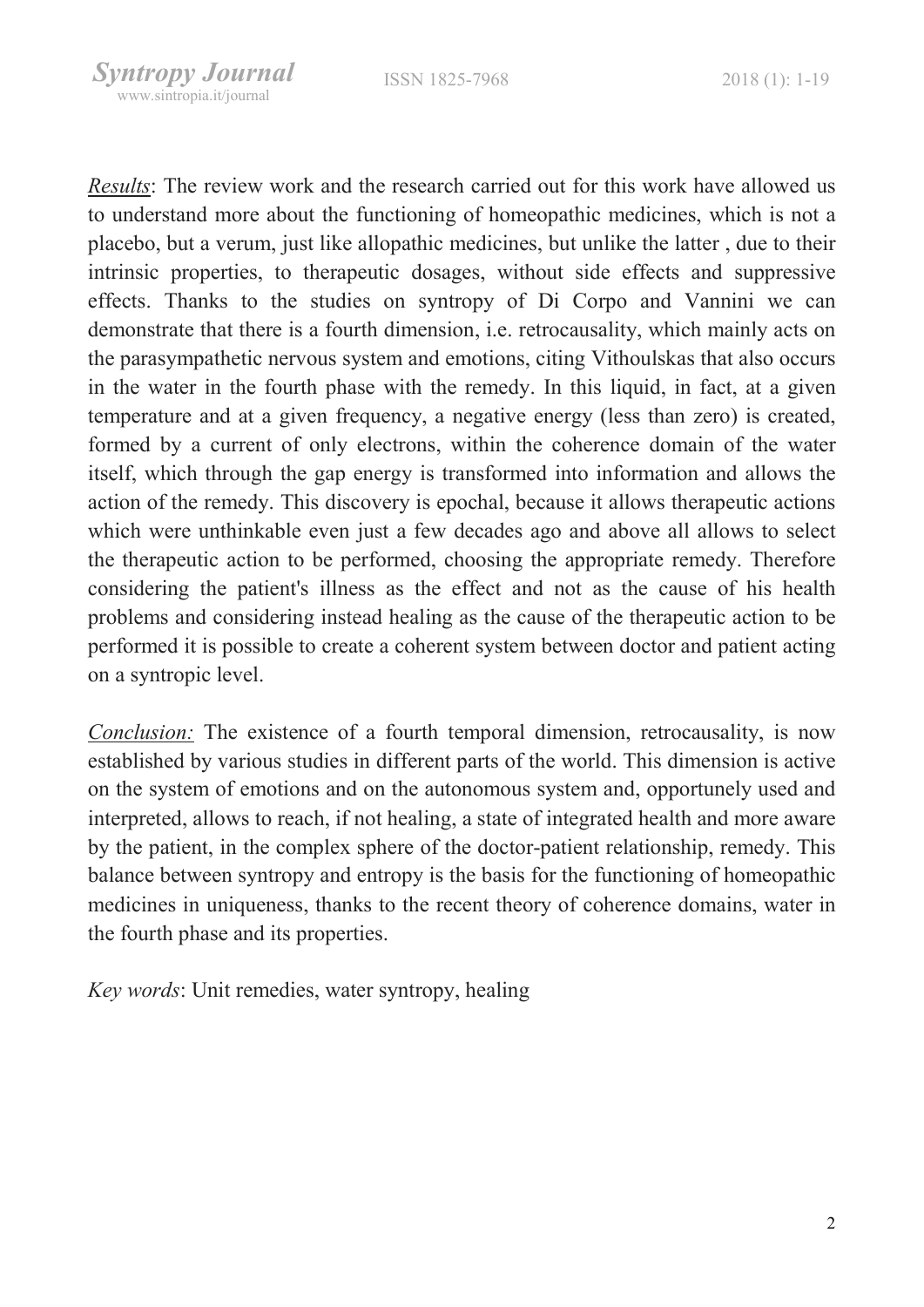# **Introduction**

The World Health Organization described in 1948 the condition of health as "A state of complete physical, mental and social well-being and not the mere absence of the state of illness or infirmity." (1) In 1986 this definition was changed as follows: "health promotion is the process that allows people to exercise greater control over their health and to improve it to achieve a state of complete physical, mental and social wellbeing. individual or group must be able to identify and realize their aspirations, satisfy their needs and modify the environment or adapt to it". (1) By disease, however, we mean an abnormal condition of an organism, caused by organic or functional alterations that compromise the health of the subject, which for Hahnemann is a deviation from the state of health (2).

The word drug comes from the Greek pharmakon, which means poison (3). In pharmacology, a drug is an exogenous substance, organic or inorganic, natural or synthetic, capable of inducing functional changes in a living organism, positively or negatively, through a physical, chemical or physical-chemical action (4).

The remedies have different actions, induce different symptoms in the experimentation (7) and cure different diseases. Especially since different remedies among themselves, by kingdom or family, can treat the same disease in different subjects, for example, which cannot occur with traditional Western medicine, where the same drug or class of drugs cure the same disease-symptom in all patients. The paradox is that this statement is taken as a key concept for the reproducibility and effectiveness of the substance, while it is known that these induce very serious changes over time, acting mainly for suppressive mechanisms, or in any case partial and local.

Water is the excipient for the preparation of the homeopathic medicinal product, that is the substance that allows its mechanism of action and preserves its effectiveness. As demonstrated by the studies of L. Montagnier (8), and a decade before him, by the Italians E. Del Giudice, G. Preparata and V. Elia, water has not only 3 stages, solid, liquid and gaseous, but many more (up to 15 have been discovered) (9). He has shown that there are domains of coherence of water, that is, intermolecular structures of hydrogen and oxygen that carry different information according to the substances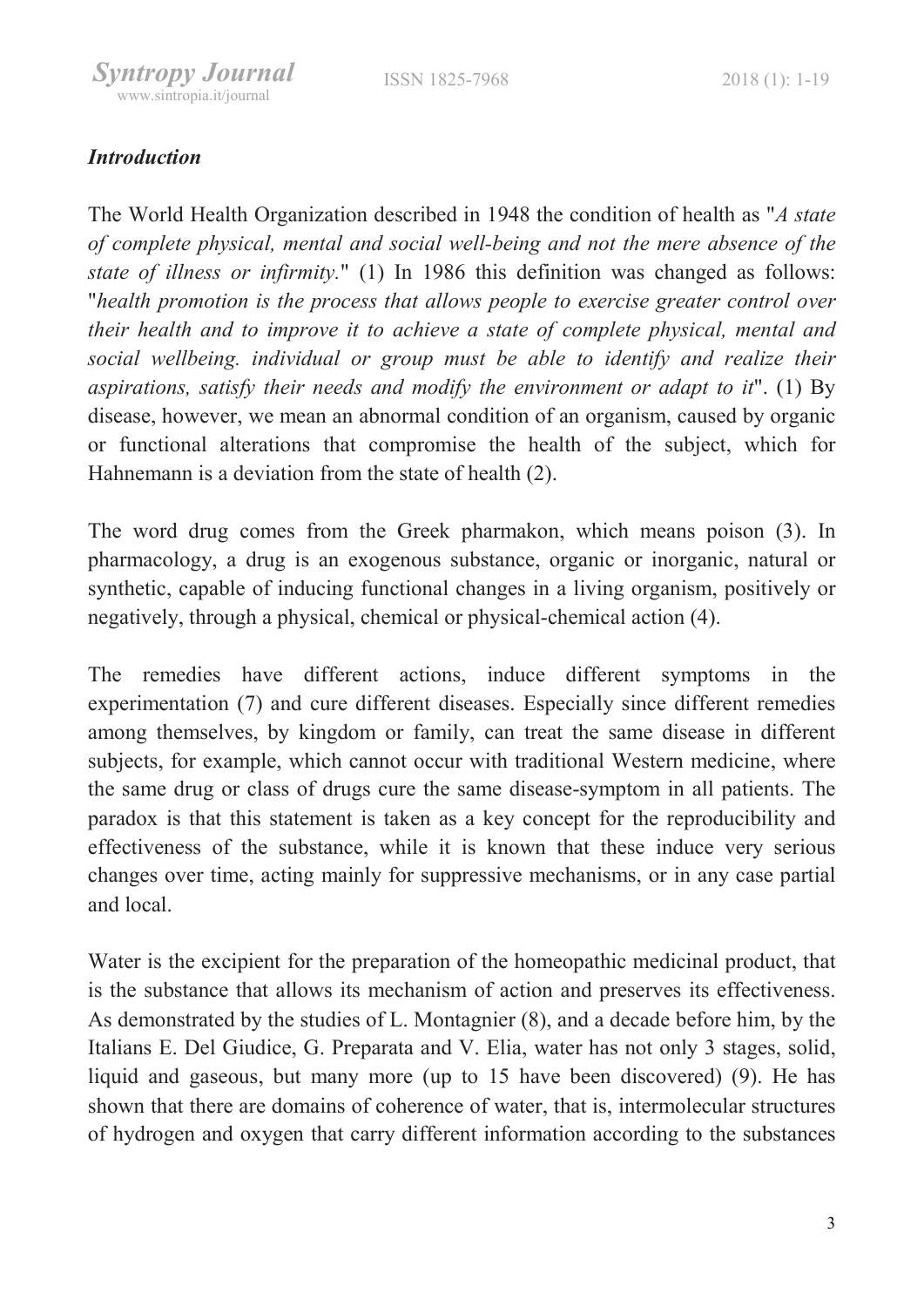contained in it, and which transmit electro-magnetic energy according to quantum theory (10). So, first, we observe that the unit homeopathic remedies above the  $12<sup>th</sup>$ centesimal dilution, dissolved in water, have the ability to re-aggregate the molecules thereof, as if there really was that substance dissolved in it, and that each remedy induces different information in the water structure itself. Secondly, we can understand how the mechanism of action of unit remedies is always receptor type, as for any other drug, given that, by modifying the molecular structure of water thanks to the consistency domains, it still brings the desired information, acting on living cells both in vitro and in vivo (10). Personally, I embrace the idea that every living thing emits electromagnetic waves only because it is alive (11) and just as it is possible for liquids and biological substances (23). These electromagnetic fields have a very low intensity that can be perceived by other organisms and substances, acting as an attractor (12).

At this point it is necessary to introduce the concept of Syntropy and to see what link it offers with healing in the unicist clinical method.

Syntropy (from the Greek  $syn =$  together, convergent, and tropos = direction) is the ability to concentrate energy towards increasingly orderly and complex structures, through very specific mathematical and physical laws known from the forties (12). The concept introduced by Erwin Schrödinger in his book "What is life" published in 1943, was equivalent to the one coined by the Italian physicist Luigi Fantappiè in 1942 "The unitary theory of the physical and biological world". This allows us to get in touch with the future, that is, with what still has to happen, and in some way to interact with parts of us already predisposed to changes that will bring the future into our lives. Applying the law of the Syntropy (12) to the field of homeopathy one can easily outline how it is possible that unit remedies, water, healing are inextricably linked in a logical sequence of implications. If the state of illness represents entropy, that is an increase in chaos and disorder (13) and the patient with it will be altered in its state of health, through the correct prescription of the unit remedies, it is possible to restore the state of health and therefore the definitive healing of the patient, thanks precisely to the law of the Syntropy, which we will illustrate in this work, to explain how it is possible that healing takes place and how it is possible to maintain it.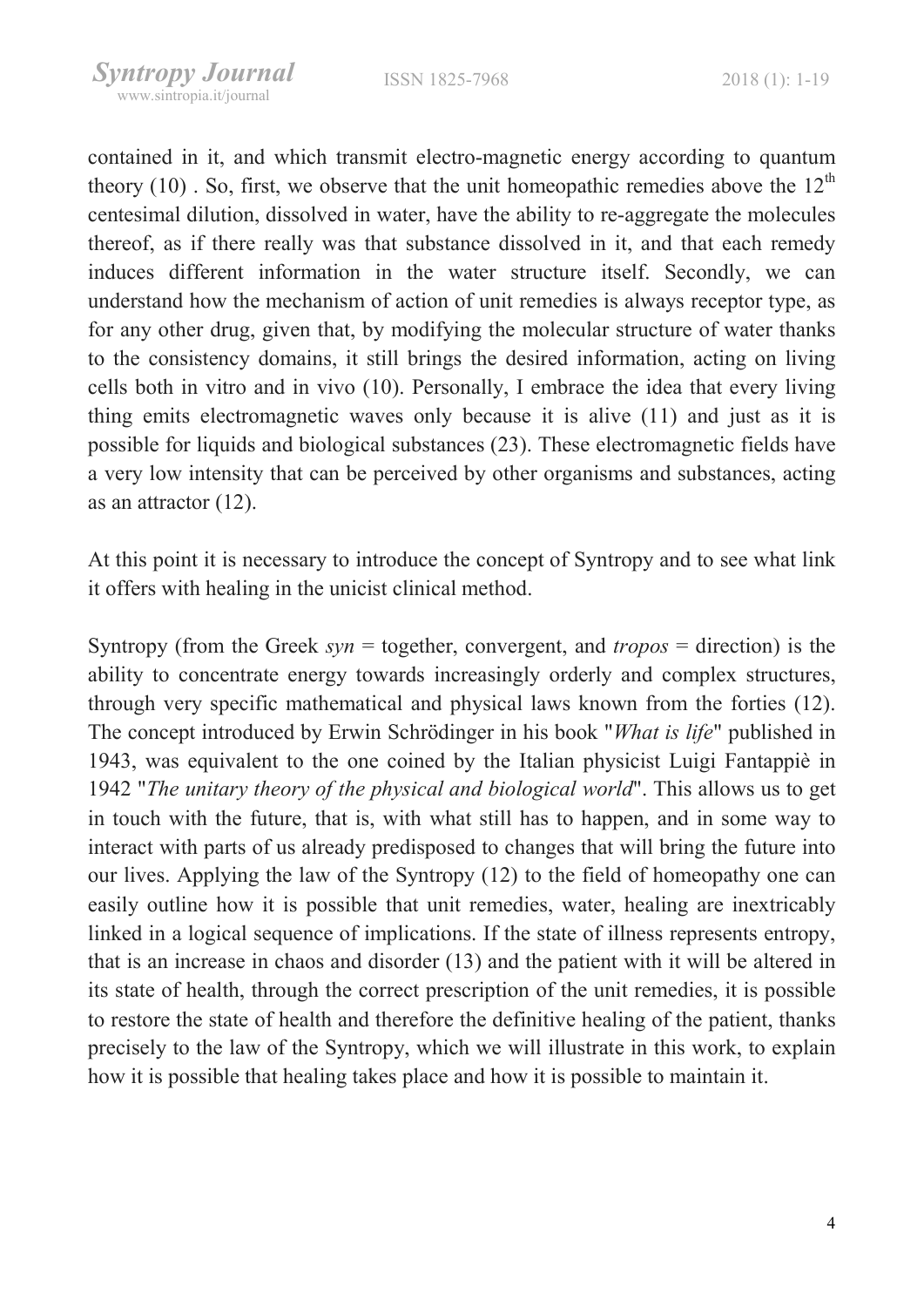Although there is no universally established theory, the literature in the current state of art allows us to affirm that it is likely that a medicine diluted above Avogadro's number induces different Domains of Coherence according to the information brought into it and thus induces intracellular water modifications similar to the effects of the starting substance from which the medicine in question was originated. The link between the passage of information and the Water Exclusion Zone remains to be discovered, then from the latter to the corpuscular constituents of the cell, effectors of the pharmacological action. It is shown that the passage of information takes place (8,14).

The simple interaction between people induces physical-chemical changes between them, due to the passage of a lot of information that takes place between them. In this regard, I mention for example the theory of mirror neurons, according to which observing a specific action without performing it can induce identical brain changes to those who perform that action. Therefore, if we administer a remedy dissolved in water, it is possible to induce targeted and non-random changes, or, in any case, to select the type of change. Then, surely, many controversies remain open both on the multiple phases of the water, not yet patrimony of the general public, and on the passage of information of diluted and dynamized substances to powers higher than the Avogadro number to the individual human cells with consequent reaction based on the administered remedy. It is true that the substrate common to these changes is certainly the water on the one hand and the remedies diluted and dynamized on the other. And the potential of this association is really endless. We can, for example, think of the studies of prof. P. Bellavite who demonstrated how homeopathic remedies can induce a change in DNA, intervening in gene regulation (6). It must be said, regarding the interaction between water and remedy, that a decisive role plays the dilution with dynamization, since it allows to drastically reduce the adverse reactions to drugs and, moreover, allows to impart kinetic energy to the remedy that will then be transformed into information from CD of water, whether already in aqueous solution, or in dry granules.

The concept of energy arises, in classical mechanics, from experimental observation that physical systems possess a quantity that can be consumed to generate a force. Energy can present itself in various forms, which can be transformed into one another: heat, potential energy, kinetic, nuclear, mass and electromagnetism.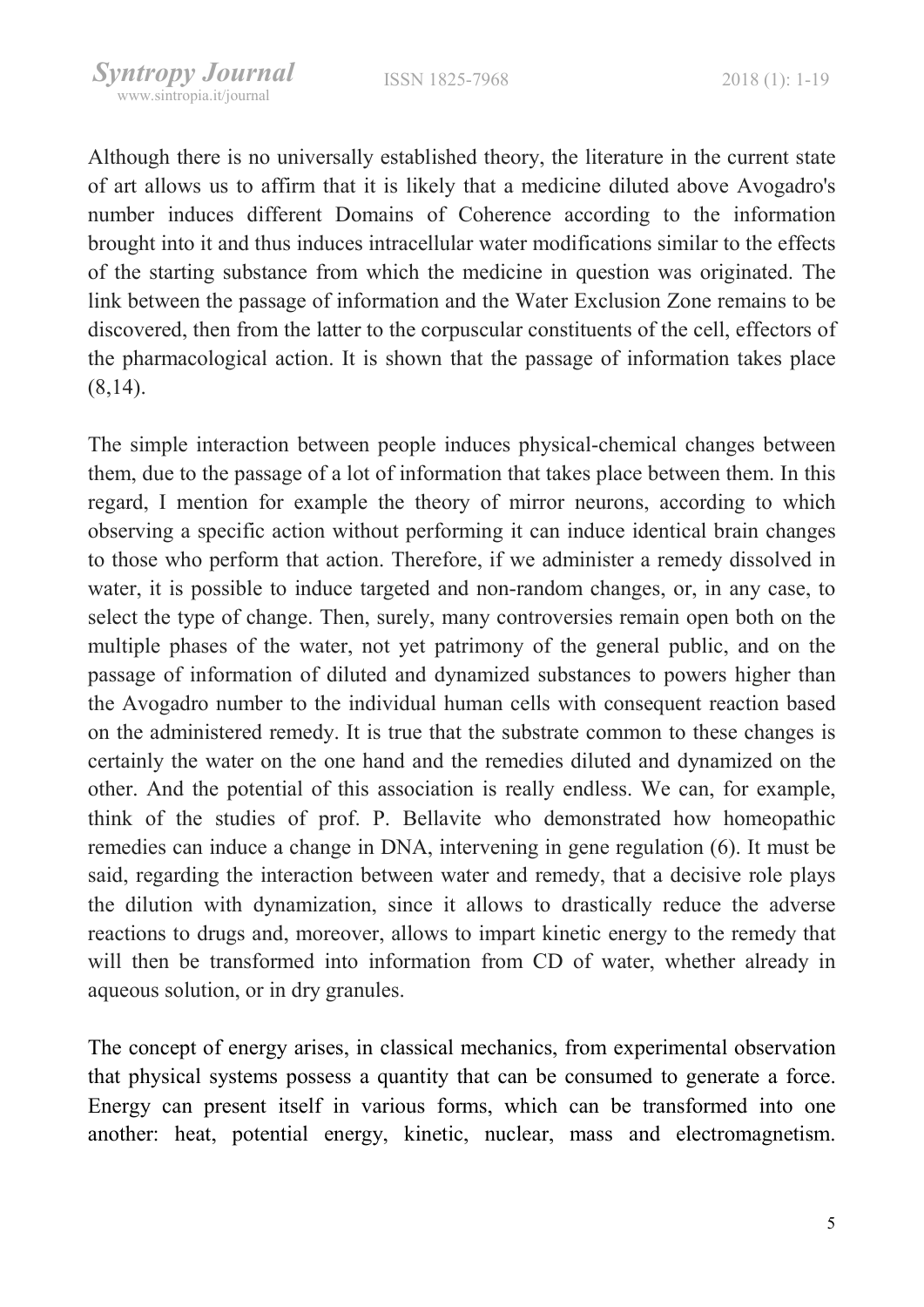However, while observing and describing its effects, science has not yet explained what energy is. In 1941, the mathematician L. Fantappiè (Fig. 1) discovered that the positive solution is governed by the law of entropy (from the Greek en=inside, and tropos=direction, tendency) while the negative solution is governed by a symmetrical law that Fantappiè called syntropy (15). Inorganic matter is regulated by the law of entropy while life is regulated by the law of syntropy (12). This theory has been used to show that in the human body there are different patient-patient evaluation plans that need to be taken into account. One material and physical, where certain laws act, and another immaterial-emotional where other laws act. This distinction is very important for achieving healing, which is therefore a balance between entropy and syntropy in a symbiotic way, where the emotionality, which underlies retrocausality, cooperates with the rational world that underlies the law of causality. So a sick part, entropic, is inherent in man for the mere fact of existing, part that is to be deeply known to achieve and maintain a state of health that, as the WHO definition says, is not just an absence of symptoms, but a general state of well-being on the psychic, physical and social level. Personally, I think we cannot be considered healthy, if we were not sick before. This is because it is inevitable that in the cognitive process of development of the child to adulthood and then to senescence, there is a continuous oscillation between entropy and syntropy until reaching an equilibrium, which should not be compensatory, but which too often becomes . Just think of chronic diseases or genetic diseases or, again, congenital diseases. Finally, the theory of syntropy assumes that living systems use water as a means of extracting syntropy from the quantum level of sub-atomic matter. And here the circle closes!

#### Materials and Methods

Review of the literature since 1950, when the theory of syntropy of the mathematician L. Fantappiè was disclosed, considering the latest discoveries on the properties of ionized water (theory of coherence domains) which, integrating knowledge of classical biosification and quantum physics, has allowed to elaborate a theory, proven and reproducible, on water in the fourth phase and on the passage, ascertained, of information of the diluted and dynamised substances, such as the homeopathic remedies. This information was integrated with the studies of Di Corpo and Vannini on syntropy and with the studies on the complexity world in homeopathy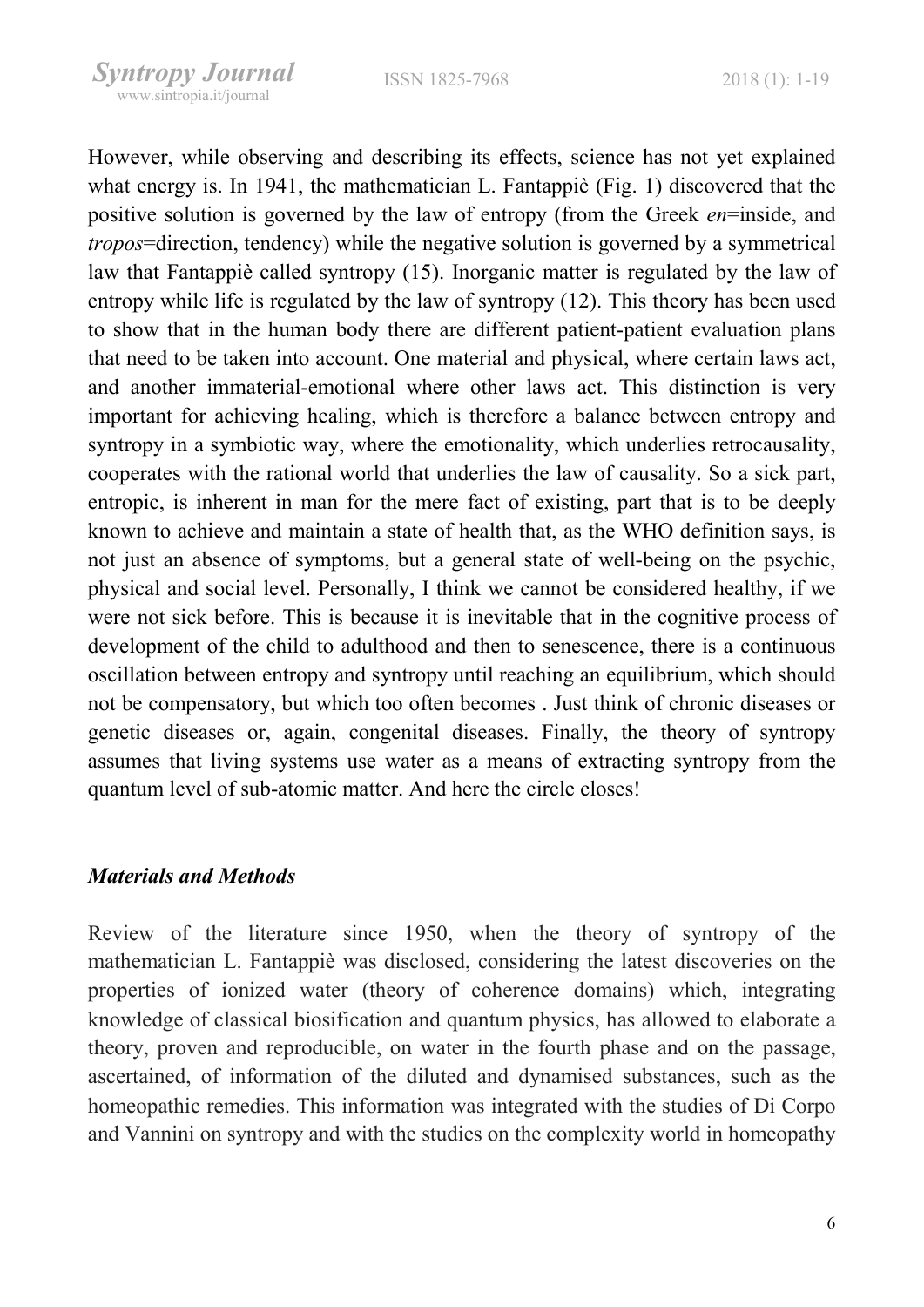by dr M. Mangialavori through a precise comparison between allopathic medicines and homeopathic medicines, in the Hahnemannian sense. These considerations will allow us to understand how the theory of syntropy is at the basis of the healing in unicism and how it can revolutionize the doctor-patient relationship, constituting themselves a coherent system, just like the water in the fourth phase, thanks to the fact that it is the doctor, both the patient are dynamic systems. The literature on the interaction between water and homeopathic medicines is very poor and it is mostly about works after the year 2000, that is still very recent and that need to be disseminated, of applications to various fields of human knowledge, as every time it happens a discovery of a certain importance. We have tried, without dispersing in the sea of hypotheses, to unite the valid and proven elements, that is reproducible by anyone, combining the tesserae of a mosaic in an overview that unites the mechanism of action of the remedies to what causes the effect and what all this causes in the human body and in the mind: healing. I realize that there are many currents of thought also on this aspect. In support of my thesis I also quote a work by Dr. A. Tournier.

#### Results

Liquid water includes Coherence Domains (CD) where all the molecules oscillate in unison in tune with a self-trapped electromagnetic field at a well-defined frequency. The coherent oscillations produce a set of free electrons, capable to collect the energy of noise from the environment and transform it into a high degree of coherent energy in the form of electron vortexes. This high quality energy can activate the resonating biomolecules with the water CD and transmit the information of the dissolved solute in it (10). This, applied to the pathophysiology of homeopathy, means that a remedy dissolved in water contains information that will lead to the constitution of the CD which will be transmitted to the desired organism, even if it contains no molecule of the starting substance. When water interfaces with hydrophilic surfaces, it undergoes a structural change called the fourth phase or the exclusion zone (11). This area is characterized not to absorb any solutes present in it. It is, that is, an area that serves as a barrier, to the passage of information contained in the consistency domains, which vary their conformation according to the information they carry (remedy). If we consider that cells have hydrophilic surfaces both outside and inside, we can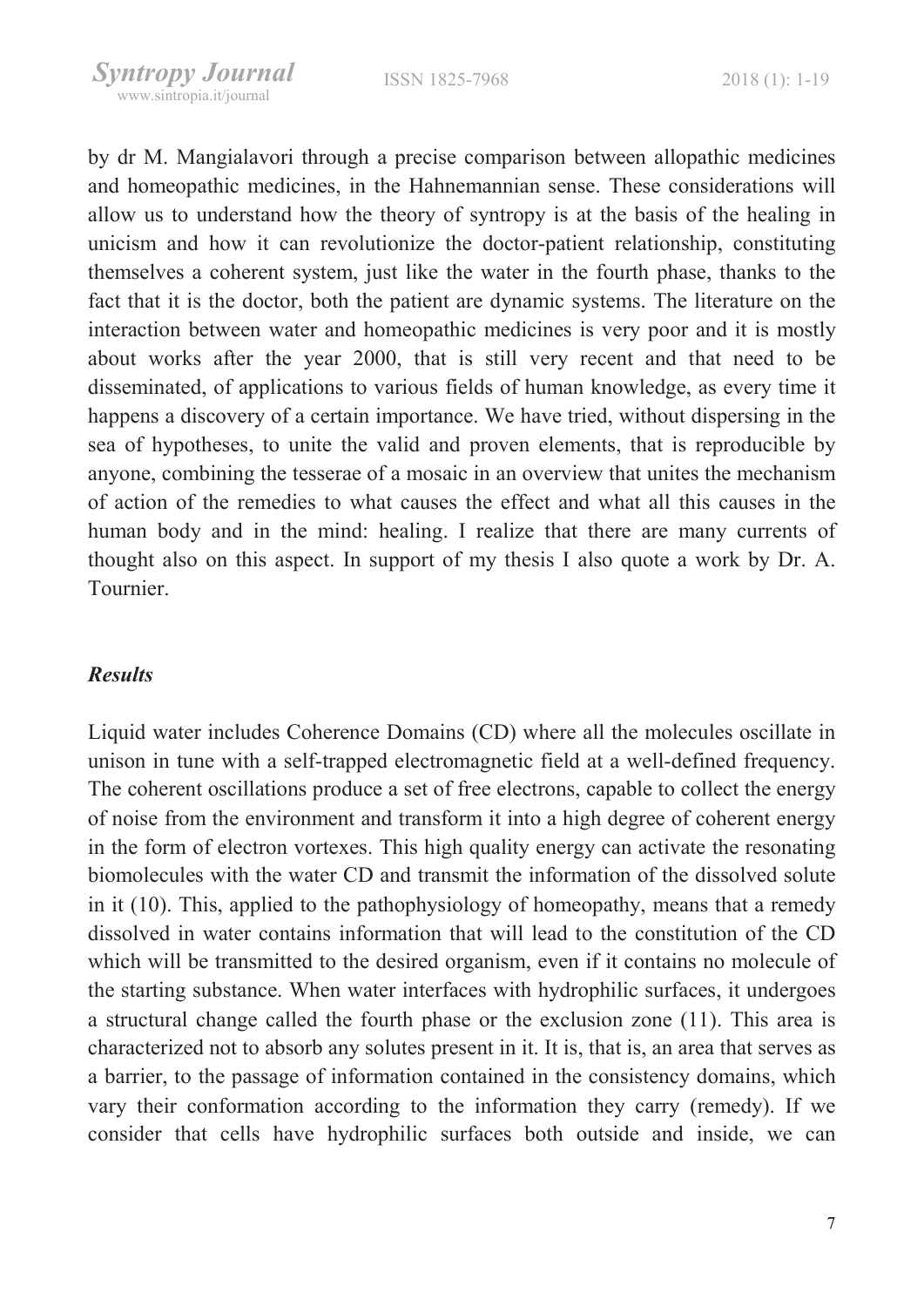understand the mechanism of action of homeopathic remedies, which interact with the cell precisely thanks to the fourth phase or exclusion zone, through which it is transmitted to the cell the signal contained in the Coherence Domains, since, by forming a barrier against the cell membrane, allows the passage through its receptors, depending on the information which is transmitted, inside the cell, with the mechanism of the receptor-enzyme cascade well known since the seventies. It should be stressed, however, that the set of molecules in itself is not so important, but rather their quantum and physico-chemical correlations, based on what has already been described on the properties of ionized water. In fact, in the human organism - and in all living organisms in a broad sense - the individual molecular constituents are not independent, even if they move in a particular direction, as traditional medicine claims, but there is a holistic vision, according to whose dynamics is able to preserve the unity of the organism, despite the immense variety of external stimuli present and induced (10). To say that the interaction between the various water molecules creates a dynamic such that the action of the single molecules is enhanced to work in unity, with a certain function, certainly depending on the solute and the characteristics of the solution itself, as we have already seen. In this sense unitary remedies and water act in synergy. The conceptual schema of Quantum Field Theory admits infinite fundamental water states, each corresponding to a particular function that describes the expected value of the field involved (11).

In Quantum Field Theory, interaction is considered an object as well as the basic components. In addition, the close link between molecules and the correlation field produces new fundamental objects, called quasi-particles, and the conventional separation between matter and interaction is dropped (11). The phase describes the rhythm of oscillation of the field and therefore the undulatory aspects of the system. The duality between particle and undulatory descriptions of the physical system is summarized by the uncertainty principle between the number N of the quanta (which are the photons for an electromagnetic field, the atoms or molecules for the field of matter, the quasi-particles for the field of interaction). In other words, water is a large set of interacting molecules (field of matter), through a long-range field of action (the electromagnetic field), with many solutions corresponding to the plurality of phases (in the thermodynamic sense) required by a living organism capable of selforganizing and therefore containing a reservoir of information (11). (The word phase means two things: either the state of aggregation in matter, that is the thermodynamic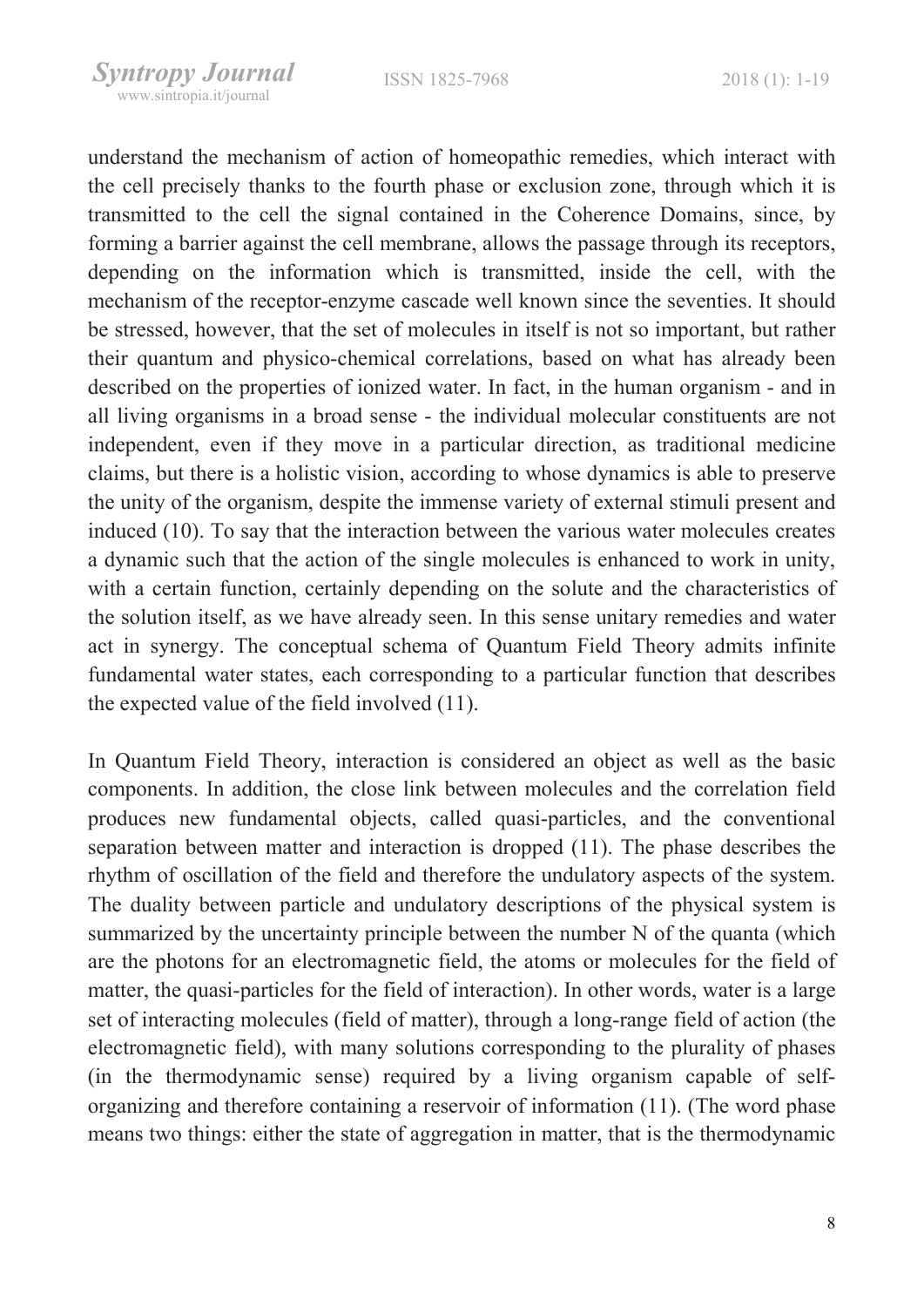phase, where specified, or the rhythm of oscillation). Several scientific studies claim that the biological water of living systems is in full or mostly water in the fourth phase (8, 11, 14). What then is the link between Quantum Field Theory and the action of homeopathic unit remedies? First of all, let us consider that an electromagnetic field is nothing but the sum of the electric and magnetic fields whose vectors coincide; in simple words, we mean the energy generated by an electric current that moves in time. And in the human body we know there are many electric currents, just think that all voluntary and involuntary movements are generated by electric currents of the central and autonomic nervous system respectively. Therefore Quantum Field Theory is applicable above all to humans.

Although there is no universally established theory, scientific literature allows to affirm that it is likely that a medicine diluted above Avogadro's number induces different Domains of Coherence according to the information brought into it and thus induces intracellular water modifications similar to the effects of the starting substance from which the medicine in question was originated. The link between the passage of information and the Water Exclusion Zone remains to be discovered, then from the latter to the corpuscular constituents of the cell, effectors of the pharmacological action. It is demonstrated that the passage of information takes place (8, 14). In this regard it is worth mentioning the cross talking effect of water regarding homeopathic remedies (8, 9). It is an effect between placebo and verum, experimented on plants and aqueous solutions, where an exchange of information takes place between plants / solutions that are close, but do not touch each other, if there is a placebo in one and the verum in the other , it has been verified that placebo acquires the same characteristics of the verum over time. And that therefore there is a passage of information even between different living systems. To say that the Quantum Field Theory is applicable not only to man individually, but also to more individuals placed in close proximity to each other for given periods of time. If the two plants are separated by a sufficiently large lead plate, the exchange does not take place. This is because lead absorbs the electromagnetic energy of individual living systems.

The discoveries described about the properties of water, and of water as biological liquid in the living system, in man in particular, allow to advance many corollary considerations. The simple interaction between people induces physical-chemical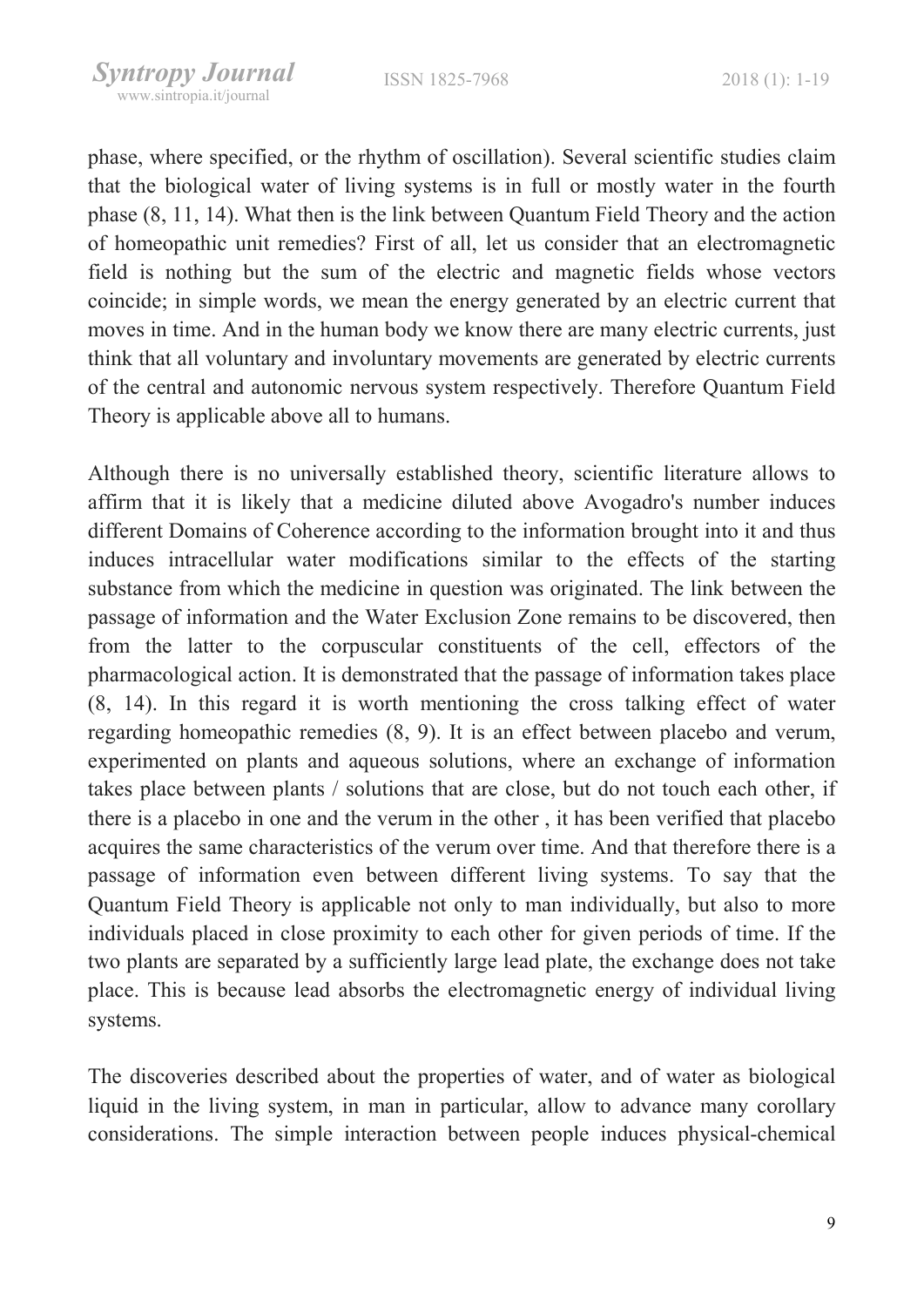changes between them, due to the passage of a lot of information that takes place between them. In this regard, I mention for example the theory of mirror neurons, according to which observing a specific action without performing it can induce identical brain changes to those who perform that action. Therefore, if we administer a remedy dissolved in water, it is possible to induce targeted and non-random changes, or, in any case, to select the type of change. Then, surely, many controversies remain open both on the multiple phases of the water, not yet patrimony of the general public, and on the passage of information of diluted and dynamised substances to powers higher than the Avogadro number to the individual human cells with consequent reaction based on the remedy administered. It is true that the substrate common to these changes is certainly water on the one hand and the remedies diluted and dynamised on the other. And the potential of this association is really endless. We can, for example, think of the studies of prof. P. Bellavite who demonstrated how homeopathic remedies can induce a change in DNA, intervening in gene regulation (6).

Through experiments with random event generators, it is possible to manipulate future causes. (13). Various experiments can be found in the scientific literature showing the existence of early pre-stimulation reactions of heart rate and skin conductance. The first study dates back to 1997 (Radin) (13) in which heart rate, skin conductance and blood pressure were detected in subjects who were shown for 5 seconds white screens, followed by images that, based on an unpredictable random algorithm, could be calm or emotional. The author highlighted a significant difference between these neurovegetative parameters before the presentation of images with emotional content, compared to images with calm content. From 1998 to 2005 other authors repeated this experiment obtaining the same result (12, 13, 15). Furthermore, other authors such as Damasio and Tressoldi have proven that retrocausality exists, at least on an emotional level (15).

D. Bem, a psychologist and professor at Cornell University, describes in his 2011 article "Feeling the future: experimental evidence of anomalous retroactive influence on cognition and affect", nine classical experiments of psychological literature, conducted in time reverse mode, to obtain the effect before, rather than after, the stimulus. For example, the subject is asked to examine whether the image shown is positive (pleasant) or negative (unpleasant), by pressing a button as quickly as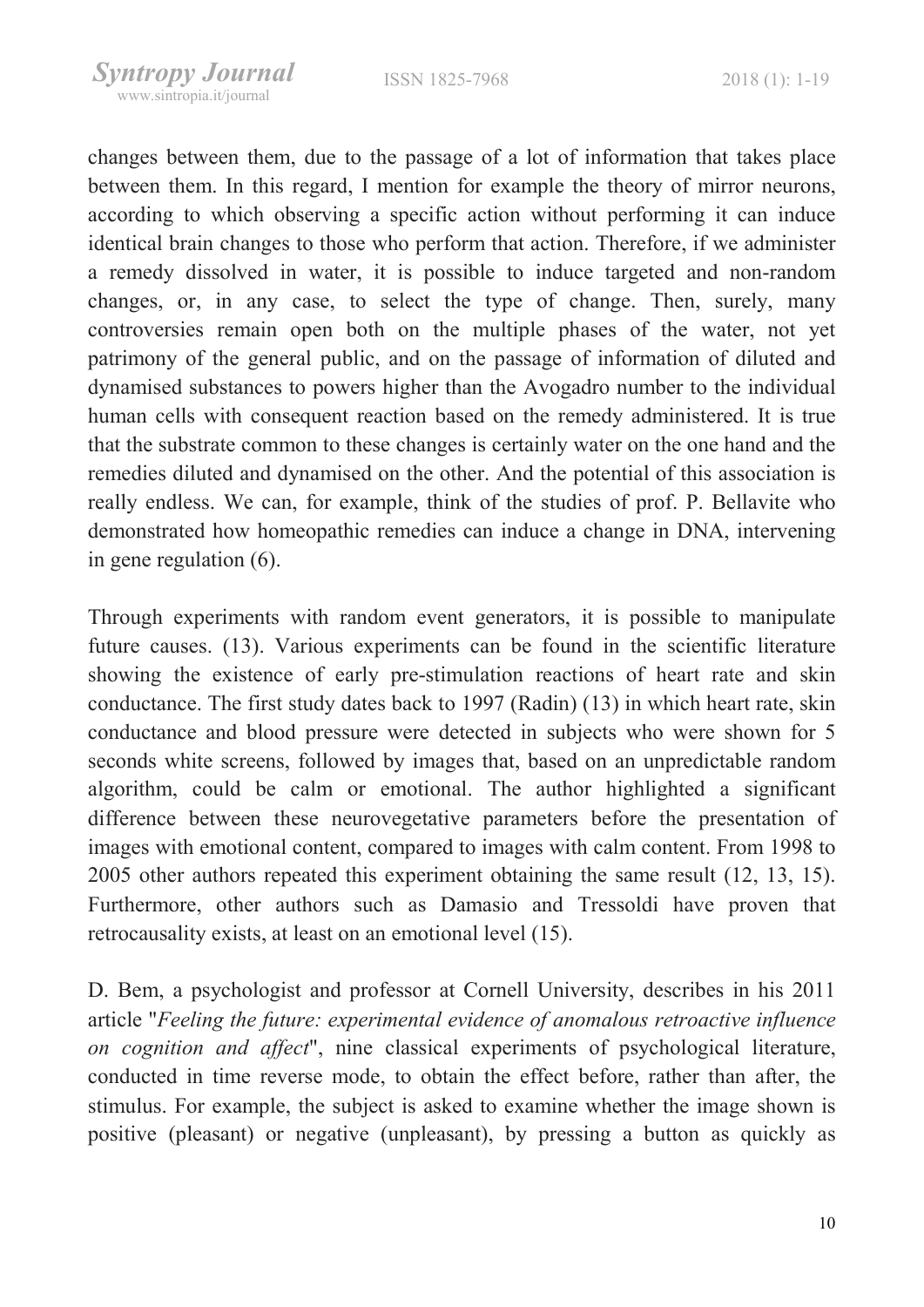possible. The reaction time is recorded. Just before the image a word, positive or negative, is presented subthreshold (i.e. not audible by the subject). This word is called prime and we have seen that the subjects tend to respond faster when there is congruence between the first and the presented image, while the reaction time becomes slower when they are not congruent. The same author then conducted on 1000 subjects a retropriming experiments, so that the stimulus occurred before. Results highlighted a retrocausal connection between emotivity and cognitive aspects. Therefore, it is consequential to state that the autonomic nervous system provides the organism with syntropy, which is perceived as positive somatic feelings in the form of sensations of heat, due to the concentration of energy or negative, in the form of feelings of emptiness and of cold, due to the dispersion of energy, due to an increase in entropy. These feelings help to guide the choices towards beneficial objectives that are placed in the future. Based on this model, the sensations of the autonomic nervous system would inform us about our future emotional states and can therefore be of great help to avoid choices whose outcomes are negative (15). Another consideration that can be drawn from the above is that healing is a balance between entropy and syntropy in a symbiotic way, where emotionality, which underlies retrocausality, cooperates with the rational world that underlies the law of causality . So a sick part, entropic, is inherent in man for the mere fact of existing, part that is to be deeply known to achieve and maintain a state of health that, as the WHO definition says, is not just an absence of symptoms, but a general state of wellbeing on the psychic, physical and social level.

All these considerations let us to assert how WHO describes health as a balance between positive and negative effects of our own actions, considering also feedback from the environment. This dynamic status is reachable only with homeopathic remedies, which I consider as strong as all other kind of medicine, drugs included. Remarkable the fact that it is possible to extend this syntropic status to all our neocortex experiences, transforming, for example, our sorrows just in bad memories to treasure. Many authors, as shown by scientific history, agree with this thesis. We could also say that health is a challenge and not an achievement; mainly because of its continuously changed shape like, as highlighted from the capability of Insight. Thus, we pass to prove Hahnemann theory was a first step toward quantic theory, also that his first principle is just the way remedy works and not true, at the opposite side, relative Einstein theory; at least inside the cell, all types, gonads included, can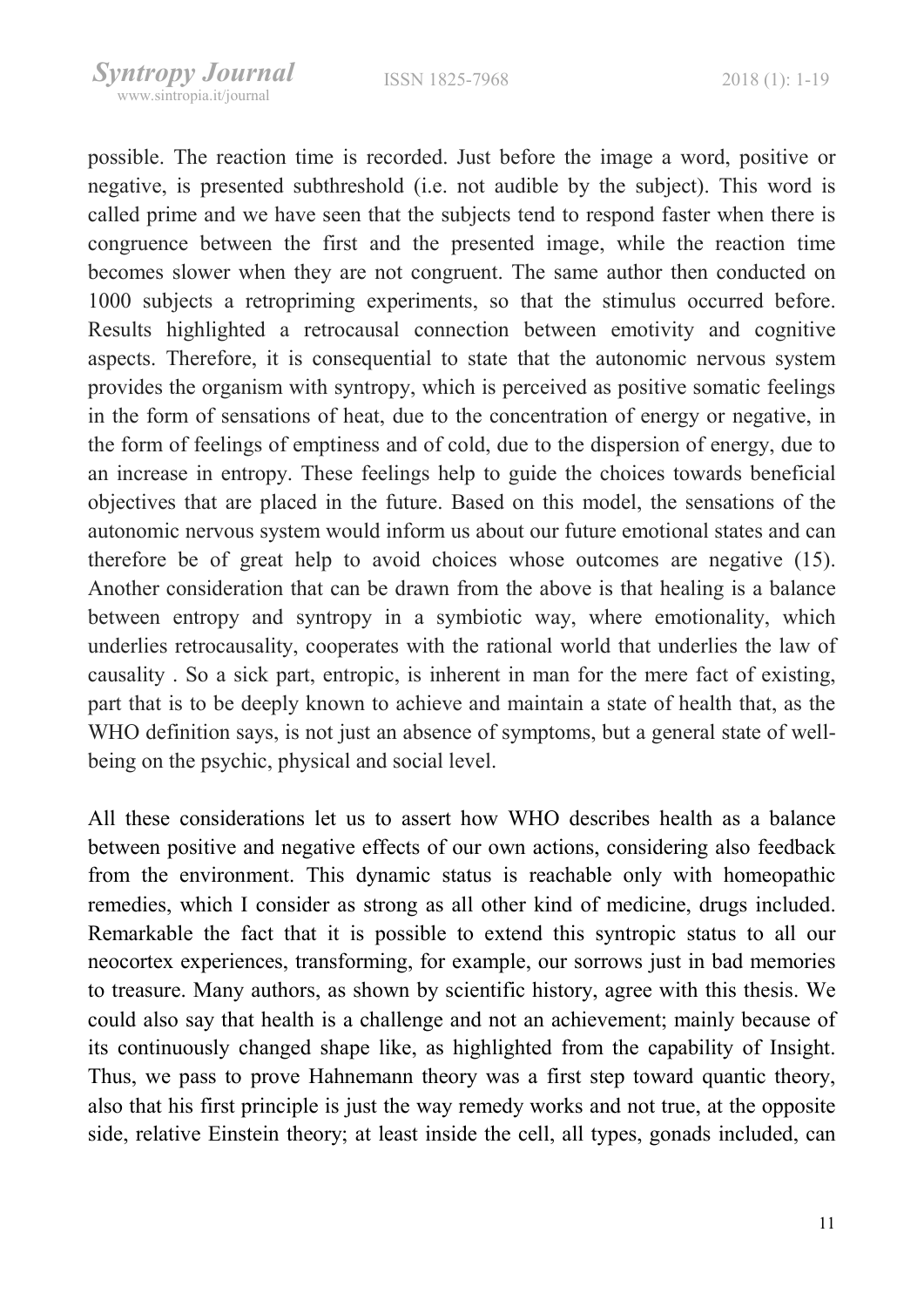support higher velocity than constant c. And there is no limit in the cell to the velocity value, precisely at the base of what has been explained about the connections between syntropy, coherence domains and the emotional system.

## **Discussion**

From the discoveries of the studies presented on water and those of Di Corpo and Vannini, it can be inferred that Syntropy is real energy, characteristic of all living beings with numerical values always negative, that is less than zero, since it is used in the fourth temporal dimension, retrocausality. The latter can be identified within living cells where there is a system of coherence domains with a flow of electrons, which, as we all know, have a negative charge.

On the basis of the American experiments, the studies of Vitoulskas and Mangialavori, it can also be deduced that retrocausality, for man, is nothing more than the vegetative and parasympathetic nervous system on the physical plane; the latter, which are the effector arm of every kind of conscious, unconscious, direct, indirect, emotion, even if the inner life interacts with the rationality, which on the physical plane is regulated by the central nervous system.

It is known since the fifties (25) that the central nervous system and the neurovegetative system communicate with each other through the thalamic centers (hypothalamus, epithelial, thalamus and pituitary gland).

Therefore it can be affirmed, continuing in the corollary deductions to the thesis exposed, that emotions are a type of energy, and as entropy and syntropy, very different entities, however constitute a necessary and sufficient whole for the waking and dream life; the state of health can be explained as a continuous and permanent oscillation of these two forms of energy. And as such, they can be transformed into one another, thanks to the action of the remedy and the doctor-patient relationship.

A living organism can no longer be conceived as a mere set of independent molecules mutually connected by chemical reactions only, but we must see it as a Coherent System, a field of matter, whose evolutions undergo the electromagnetic fields,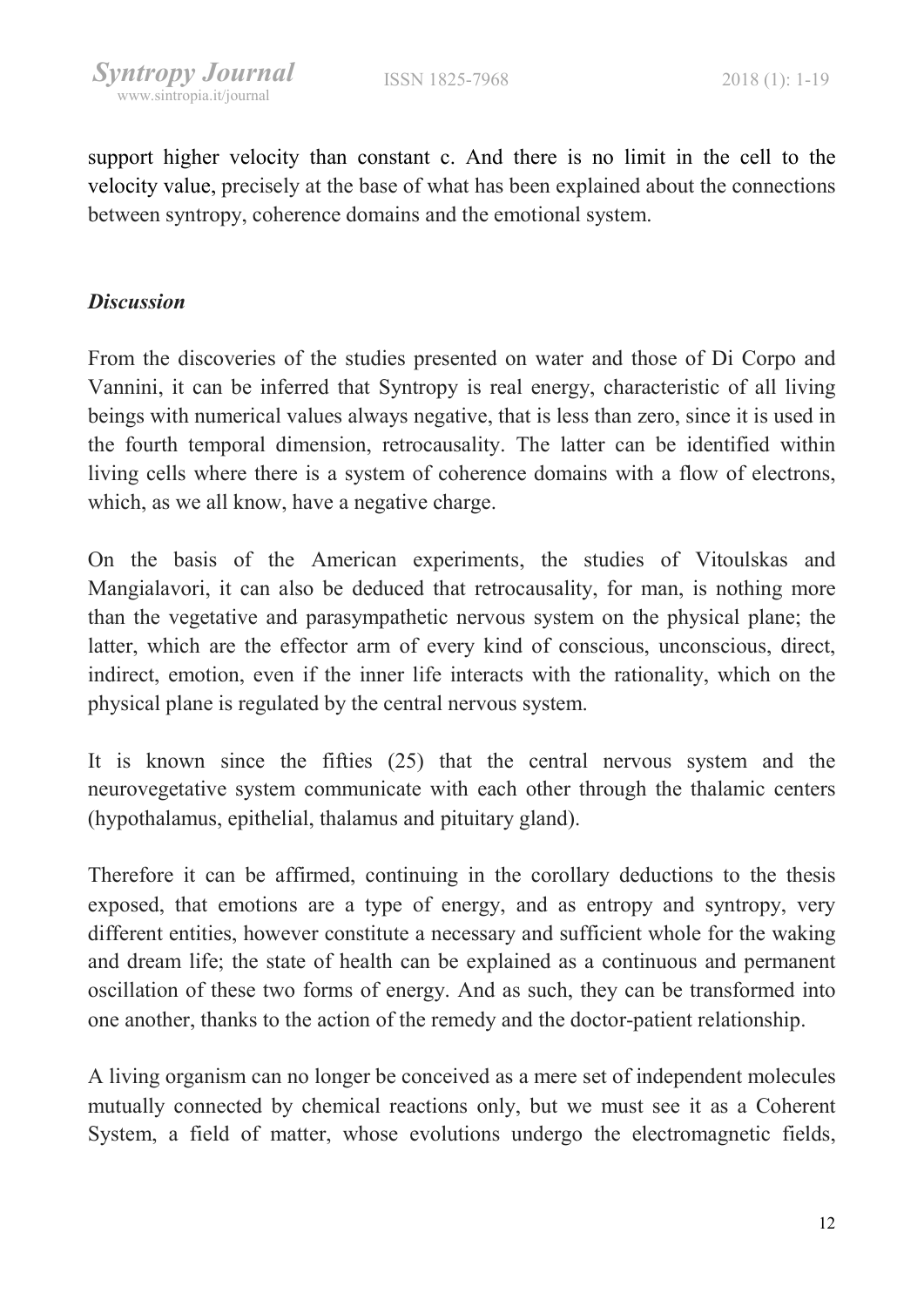whose characteristics depend last from chemical reactions (16). In fact, the water molecules that comprise most of the molecular components of the organism (99%) (16), are themselves organized in Coherence Domains (CD) where electromagnetic fields, having a very specific frequency, are trapped inside (16). The coherence of a living system is possible at a certain temperature, as well as at a given frequency. The transition from the liquid phase, where the molecules are independent with a high entropy, to a coherent system, with a low entropy, only takes place, therefore, under certain biological and physic-chemical conditions. It has been demonstrated (10, 16, 17) how diluted and dynamised solutions lead to the achievement and stabilization of the Coherence Domains. Furthermore, it must be said, to be fair, that if a coherent system is stimulated from the outside (be it an atom, a cell, a living organism) in a sufficiently strong manner, the state of coherence is lost and the entropy of the system, since the electromagnetic fields of each single component are added, being no longer aligned in unison, as in the coherent system. However, a suitable stimulus can bring the system back into another phase of coherence, reaching a different but always coherent domain (16).

The energy that exists between these two different states, the one where we have simple water, the other where we have a coherence domain, is called gap energy (8, 10, 16). There are mathematical formulas that describe these observations and what was outlined in previous chapters, which I have not mentioned for obvious reasons of synthesis and not to offer the reader a modern biophysical treatise, but a dissertation on the hypotheses of homeopathic drugs in unicist homeopathy! The energy gap, if on the one hand interrupts the state of order of living matter, on the other allows the passage of information from one coherent system to another, since, as has been observed, the Exclusion Zone or the fourth phase of water does not allow the exchange of energy and therefore information; exchange allowed by the energy gap, appropriately administered, in the form of energy dissipation. Therefore we can see how entropy and syntropy, disorder and order are combined in a very efficient machine such as the human body, where unit remedies play a crucial role: they can induce consistency in a system, with significant energy savings and greater efficiency for the system same, and they are harbingers of specific information, thanks to the intrinsic capacity of water to bring information. Capacity commonly known as water memory. In CDs a spatial conformation of the broader molecules can be observed compared to the corresponding liquid in the liquid phase simply, and such molecules,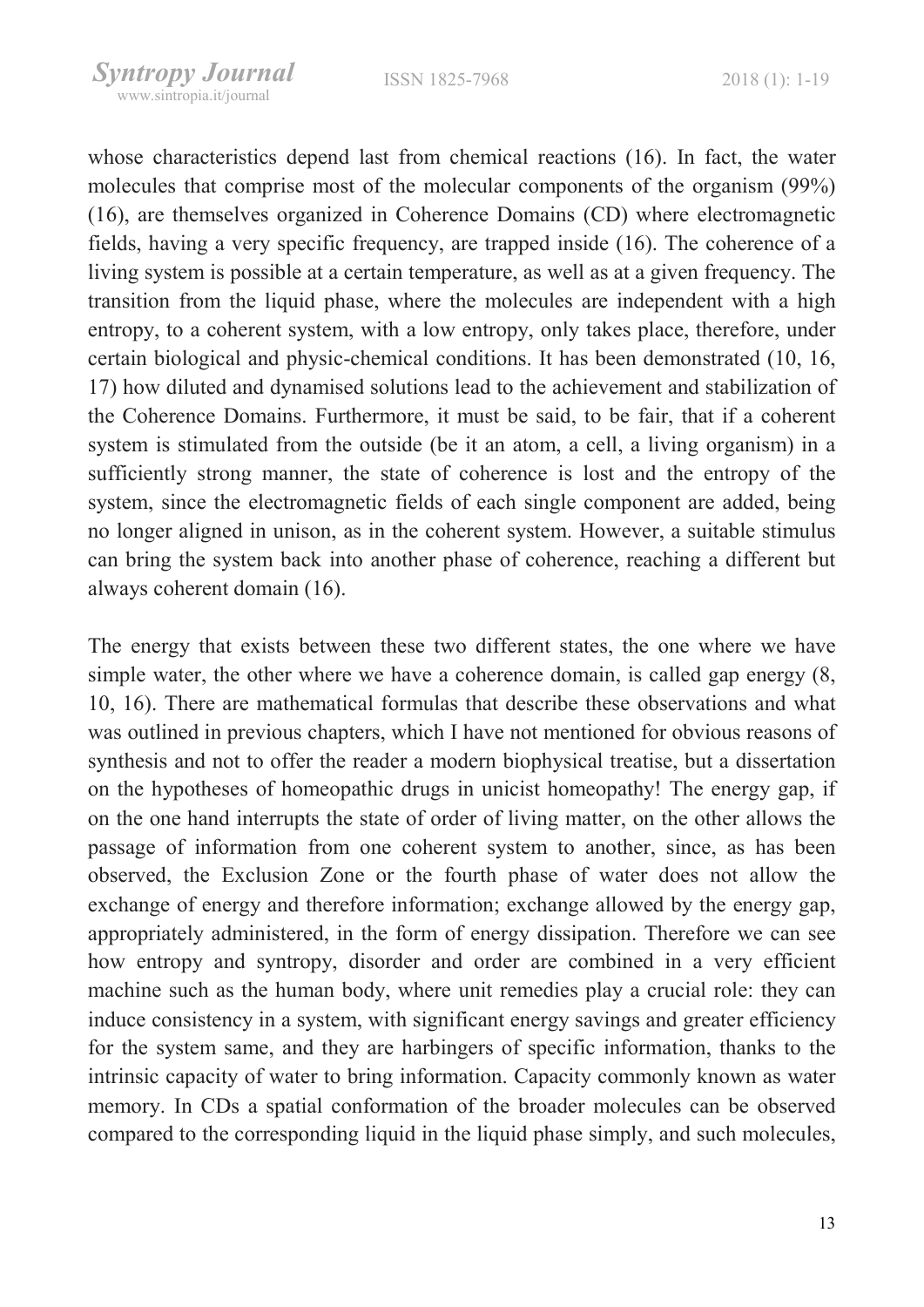thanks to hydrogen bonds (i), allow an ordered structure of the solution, where frequency and electromagnetic field coincide. This allows to reduce the energy consumption of the system itself, that is to save energy and reduce entropy, that is the state of disorder. This macromolecular structure that is created is able to generate a flow of electrons trapped in the coherence domain and therefore with negative, syntropic energy. Energy that is only used at the time of a gap energy stimulus.

The property of creating a flow of electrons with negative energy is exclusive to water (17) and it is equally exclusive to be able to behave as a dissipative body and yield energy, exceeding the limit imposed by the Exclusion Zone. In this way oxidation-reduction reactions are created, since the fourth phase behaves like a ionized liquid and the energy gap from the reducing agent (which yields electrons). The third cardinal principle of quantum mechanics, that of entanglement, is very interesting. If two particles interact for a certain period and then are separated, when one of the two is forced to modify its state, an analogous stress on the second one at any distance is found with respect to the first one (19). In a broader sense, we can say that entanglement follows the law of syntropy and at the same time is an irrefutable proof. Clarified, at least in principle, how do homeopathic remedies act within the human body and what is their biological substrate, both of administration and action (water and biological water respectively), remains to be clarified how healing can be achieved with the law of the like and its medicaments, and why syntropy underlies it. The law of syntropy is a mathematical law that applies to living organisms and allows us to explain how homeopathic drugs work within them. To get the cure of an illness it is necessary to cure it and, according to the law of the like, cure it by inducing another disease that can be superimposed on the first. The effect of the homeopathic remedy, which can give side effects only if taken at high doses (not admitted in clinical practice, but only in the proving), consists of a primary action, immediate response to the drug, and a secondary response, the organism's response so altered by the remedy (2). This concept, discovered by Hahnemann more than two centuries ago, is today the basis of the most modern receptor theories of pharmacological functioning, not of simple drug-receptor interaction, but of receptor modulation. Modulation means the ability of an effector to interact on a receptor, which can be adjusted in a positive or negative direction, where the presence of a variable number of receptors makes the response different and sometimes seemingly opposite. This mechanism is linked to the capacity of the cell membrane to interact with the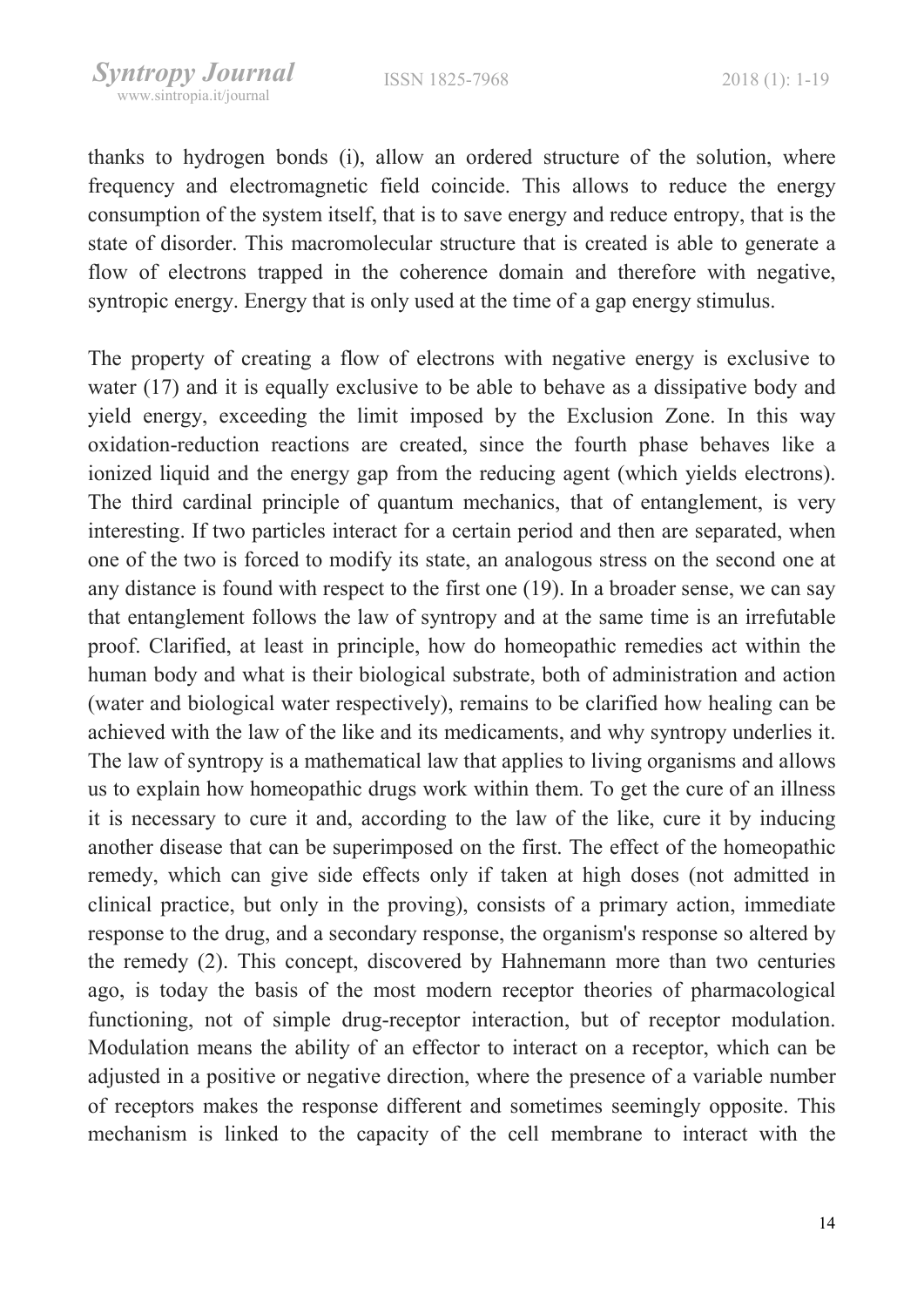cytoplasmic area and the organelles contained in it, allowing the conservation, superficialization or destruction of the receptors, thus being able to variously express the response to the stimulus, as Signorini says (20) . We know well, Hahnemann is very clear in this regard in the Organon, that there are irreversible Vital Force stages, where the organism no longer has enough energy to react to debilitation and disease (2). And these states can also be just functional. H.C. Carrara, in his methodology book (21), also illustrates these mechanisms very well. A homeopath must always understand if the vital energy can be awakened or if there is such a progressive state of the disease that no medicine can help.

This hahnemannian statement confronts us again in its complexity and totality, as a guideline in the treatment and in the choice of the remedy, unlike traditional Western medicine, in which the patient's experience is often completely irrelevant. I also believe that this aspect greatly differentiates homeopathy from allopathy. If in the first case, the doctor and patient interact in unison, ie creating a coherent system, with all the cascade consequences that derive from it, in the second case we have a doctor who poses as deus ex machina towards the patient and who hardly will pose the problem of a syntropic interaction with the patient, but will prefer an entropic interaction. If the doctor acts as an attractor towards the patient, that is, tends to concentrate the energy towards a more ordered and complex structure, reducing the consumption of energy itself, then the placebo effect is overcome, the white coat effect is tuned with the patient, whoever he is. You can start to listen to him, talk to him to understand his adaptive strategies to life and especially to the disease, and these can be treated if you are able to do it. This is the only way to arrive at a correct taking of the case and the consequent prescription of the remedy as similar as possible. The considerations emerged from the study of quantum field theory allow us to affirm that the doctor-patient relationship is a variable that has the same importance of the remedy and of the patient, since it is true that the individual chemical reactions of the molecules in a living system are not important, but the interaction inside the CDs in a larger coherent system, where all the components move in unison.

Therefore, these three variables, themselves independent, placed in relation to each other, constitute themselves a coherent system, subject to the same identical laws explained for the quantum field theory. So the doctor does not play a role of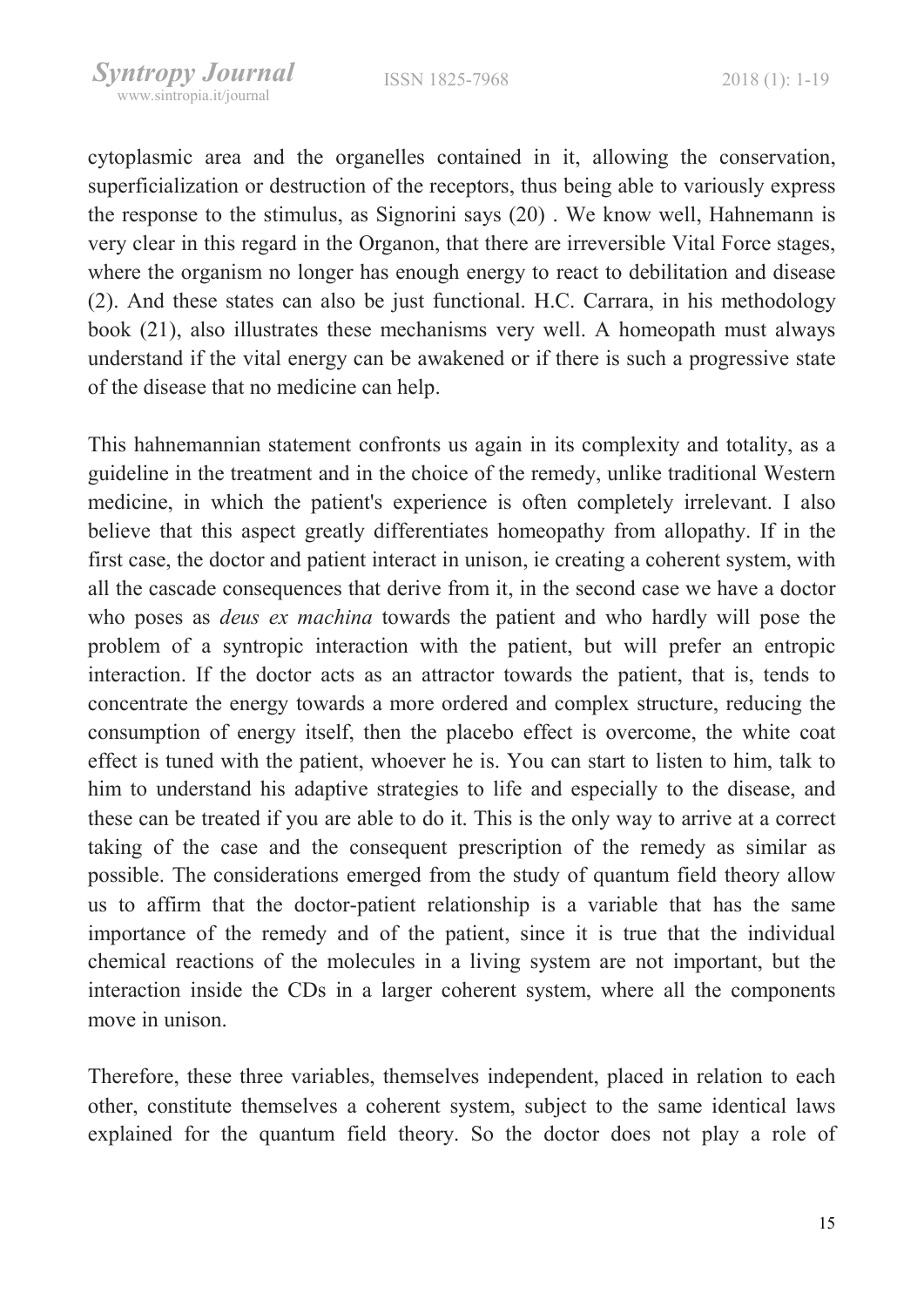superiority towards the patient, but of parity, offering his skills and his professionalism exactly as the patient does with the act of trust towards the doctor. If this occurs, the doctor-patient relationship is an advantage because it is already itself a healthy syntropic system that will soon show its effects, in the patient, but also in the doctor. These discourses recall very much theories on the complexity of Dr. M. Mangialavori (22). A similar analogy can be made for the phenomenon of quantum entanglement, where if there is a shared and empathetic feeling, as Mangialavori claims, it is possible a correct medical-patient interaction, a valid case-taking, and a prescription according to the law of the similar. Not only that, but the changes of the patient must necessarily induce changes in the doctor and vice versa. How to manage such complexity? How to keep the relationship neutral and at the same time meaningful? I believe that the answer to these questions can be very personal and subjective and also that there is no univocal answer, since the patient's universe is multiple, but also that of the doctor.

Certainly syntropy offers an overview that I hope will be a starting point for more extensive research in a not far future. The discovery in the last two decades that the law of syntropy regulates the functioning of the autonomic nervous system - and on this point there is a non-questionable evidence based medicine (12,13,15) - it is only a first step of its applications to the living systems, as well as humans. The concept of retrocausality explained in the previous pages, ie a logic where the effects occur before the causes, introduces another temporal dimension that allows us, if not to foresee the future, at least to have a sense of it, through the attractors and our feelings. In particular, Syntropy allows to travel in time from the future to the past, thanks to the attractors, as mentioned in the abstract. In our specific case, the attractor is and must be the remedy that is accurately administered. Then, in a second time only, the interaction between the remedy-attractor and the vital energy of the patient will have their positive course if and only if there is an effective relationship between the doctor and the patient, not for placebo effect, as one is led to believe, but because the doctor creates a system of coherence with the patient himself and 'forces' him in some way to react; obviously where possible. Hanhemann himself tells us that incurable cases exist.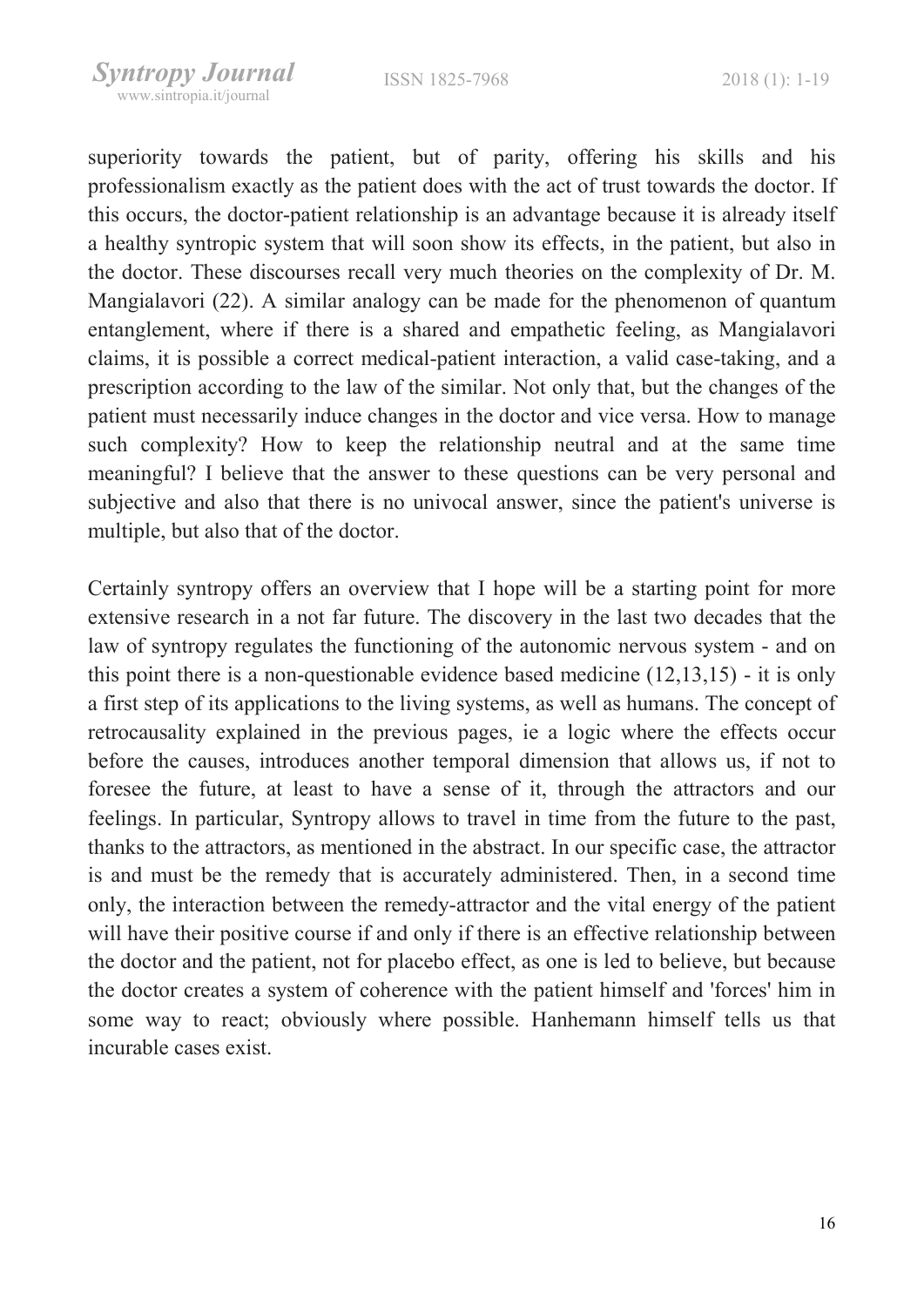I believe that the hope of healing must always exist, always and in any case, but not for personal success as for the realization of the patient, which is why he consults us: to feel better.

I hope this work becomes a grain of sand in the desert of research on the functioning of homeopathic medicines and syntropy itself and I sincerely hope that it is possible in the near future to show that unicism is a branch of medicine and not a witchcraft, as still many patients tell me!

### **Conclusions**

With this work I wanted to deepen the hypothesis that healing and improvement are made possible by unitary homeopathic medicines, thanks to the multiple actions of the water in which they are dissolved, making a cascade of significant changes, as Hahnemann illustrates in the Organon. Water is the vector in which all this is possible thanks to its properties of acting as a coherence domain in a ionized solution at a certain temperature and in a given environment, while syntropy explains how it is possible that there is a logic different from consequentiality in the functioning of homeopathic medicines: it makes evident a law of nature, retrocausality, which allows to concentrate energy starting from divergent systems. We considered the mechanism of action of homeopathic medicines as syntropic and based on the properties of water in the fourth phase, in the light of the theory of coherence domains. Finally, as mentioned, syntropy supports this mechanism of action of the homeopathic medicines, since in the cell itself it has been shown (23) that the cytoplasm, being similar to water in the fourth phase, through the formation of consistency domains creates currents of negative energy, due to the transmission of electrons. And these events cannot be explained by classical physics according to the concept of causality, for the fact that it presupposes only a positive energy, but does not explain at all that of a negative sign.

The literature in the current state of the art allows us to state that homeopathic medicine interacts with the cell membrane and that this interaction modifies the effector response of the cell itself, depending on the medicine used, but it has not yet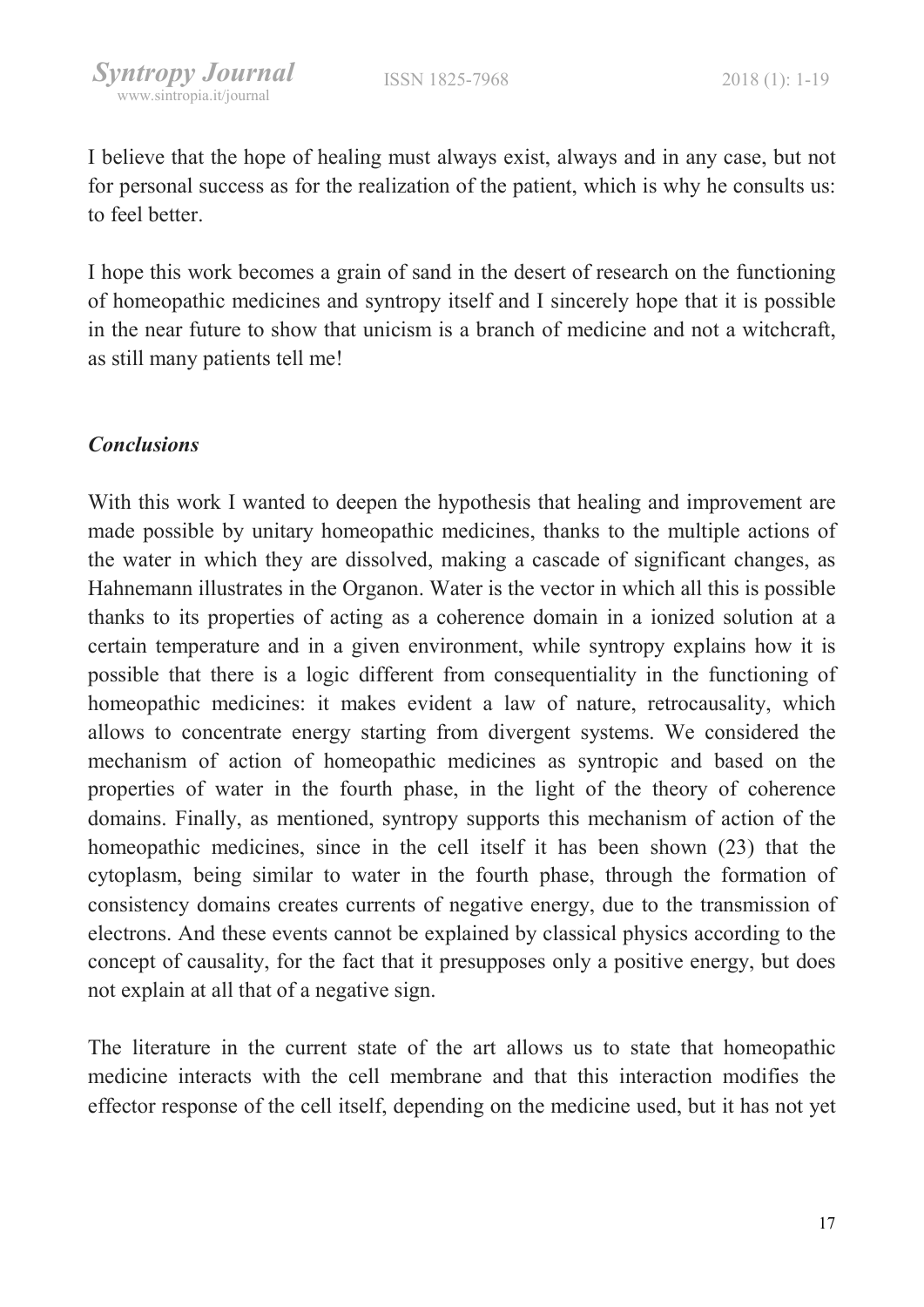been discovered, de facto, that it is possible, even for these ultra-diluted ligandreceptor cascade use, as has been demonstrated for traditional drugs.

On the second hand, syntropy exists as many types of negative energy as are the positive ones. As a matter of fact, syntropy is a set of energy below zero which demonstrates by its self that the constant "c" is still valid on earth but not inside human being. Secondly the analysis of mechanics and thermodynamics laws compared, on the other hand, to Einstein thesis are still valid on earth, but not for single sets of cells in which quantum principles are valid and there is no limit of information velocity carried by ionized cytoplasm. Then, I may say that inside the human body there are as many types of negative energy as positive on earth, the first all type of syntropy. So, the future researches should face this issue, to discover, once again, that it is possible to modulate DNA just with drugs, as assumed in the introduction by WHO, especially by the homeopathic medicines.

On the basis of all this knowledge, it seems clearer and less empirical for the explanation for which homeopathic medicines act in an indisputable way, or at least I think it is possible to glimpse a complex research (which concerns Physics, Epigenetics, Systemic and the Clinic itself) that deserves further and adequate studies.

# Bibliography

- 1. http://www.intelligenzaemotiva.it/Centro\_pilota/Intervento%20Barbara.pdf
- 2. S. Hahnemann, Organon Dell'arte di guarire Edi Lombardo
- 3. Devoto-Oli, dizionario della lingua italiana
- 4. http://www.treccani.it/vocabolario/farmaco/
- 5. http://www.ilfattoquotidiano.it/2016/02/21/omeopatia-e-come-unplacebonessun-effetto-reale-dei-farmaci-sulle-malattie/2483692/
- 6. Appunti dalle lezioni del professore P- Bellavite, anno 2014-2015 Scuola di Omeopatia di Verona.
- 7. L. De Schepper Metodologia di Hahnemann capitolo 3, pagine 48-53
- 8. Atti congresso FIAMO 2015
- 9. Appunti relazione del dottore A. Tournier, congresso FIAMO 2015